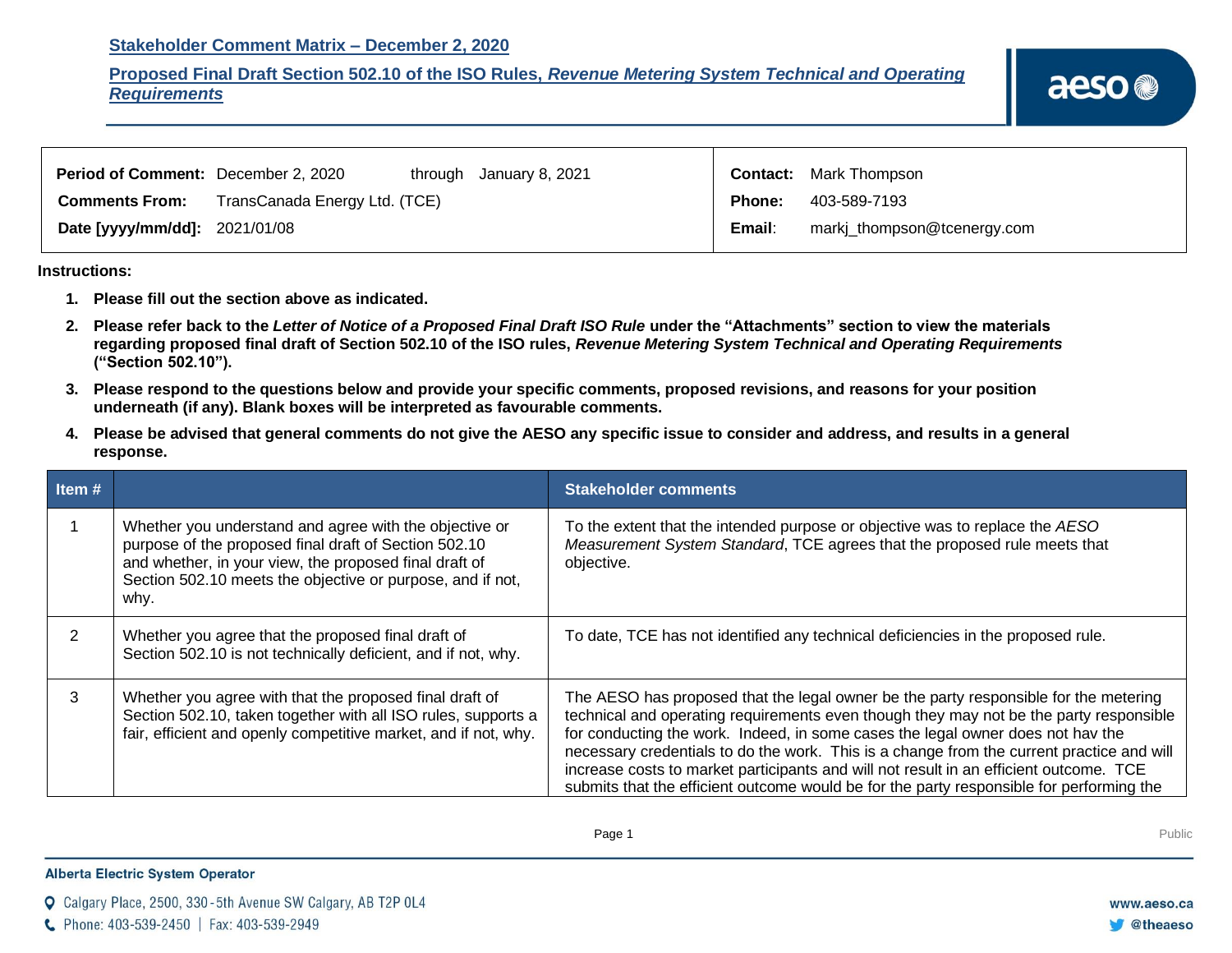

| Item# |                                                                                                                     | <b>Stakeholder comments</b>                                                                                                                                                                                                                                                                                                                                                                      |
|-------|---------------------------------------------------------------------------------------------------------------------|--------------------------------------------------------------------------------------------------------------------------------------------------------------------------------------------------------------------------------------------------------------------------------------------------------------------------------------------------------------------------------------------------|
|       |                                                                                                                     | work be the party responsible for meeting the requirement.                                                                                                                                                                                                                                                                                                                                       |
|       |                                                                                                                     | Notwithstanding the above, TCE supports the AESO's in-situ testing frequency as set<br>out in subsections 8(1) and (2) in the proposed rule. This testing frequency, and the<br>calulations to determine the "MW Class" are reasonable considering the Measurement<br>Canada testing interval and the fact that the AESO can request an in-situ test for the<br>metering equipment if necessary. |
|       | Whether you agree that the proposed final draft of<br>Section 502.10 supports the public interest, and if not, why. | Please refer to TCE's comments to #3 above.                                                                                                                                                                                                                                                                                                                                                      |
| 5     | Any additional comments regarding the proposed final draft<br>of Section 502.10.                                    | No further comments at this time.                                                                                                                                                                                                                                                                                                                                                                |

*Please provide any additional comments or views on the type of content that should be included in an information document associated with the proposed final draft of Section 502.10*